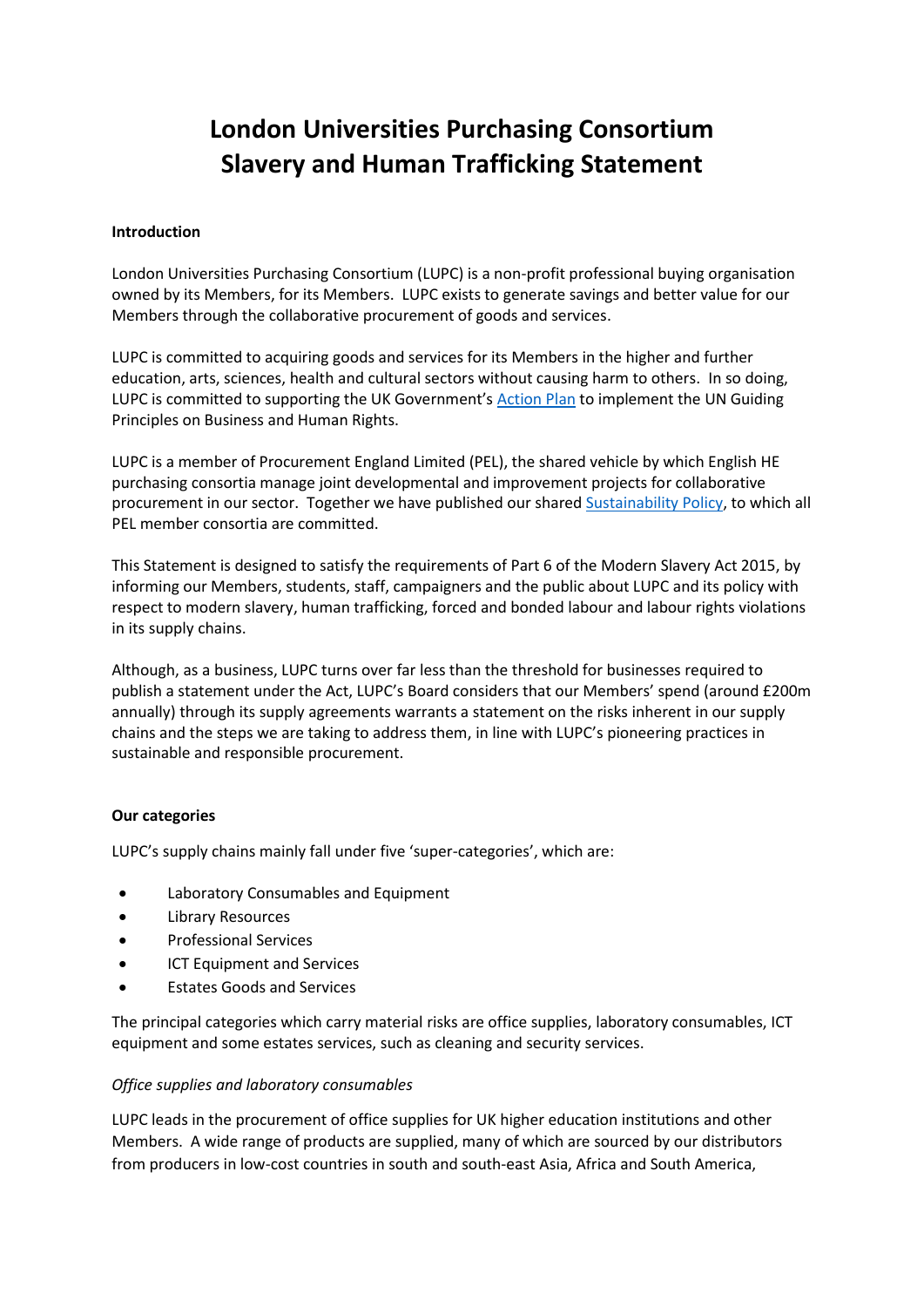countries where modern forms of slavery are prevalent. The UK agreement for laboratory consumables is led by our sister consortium, Southern Universities Purchasing Consortium (SUPC).

Many of our suppliers in these higher-risk categories have committed to the [Base Code](http://www.ethicaltrade.org/sites/default/files/resources/ETI%20Base%20Code%2C%20English.pdf) of the [Ethical](http://www.ethicaltrade.org/)  [Trading Initiative](http://www.ethicaltrade.org/) (ETI) and we are working to persuade our remaining suppliers in these categories to join them. The ETI Base Code is founded on the conventions of the International Labour Organisation (ILO) and is an internationally recognised code of labour practice, requiring that:

- 1. Employment is freely chosen;
- 2. Freedom of association and the right to collective bargaining are respected;
- 3. Working conditions are safe and hygienic;
- 4. Child labour shall not be used;
- 5. Living wages are paid;
- 6. Working hours are not excessive;
- 7. No discrimination is practised;
- 8. Regular employment is provided; and
- 9. No harsh or inhumane treatment is allowed.

#### *ICT Equipment*

LUPC leads in the procurement of desktop and notebook personal computers for UK higher education institutions and other Members. We also play an active part in the management of supply agreements led by our sister consortia for Apple products, servers, storage and other ICT equipment.

In 2014, LUPC became a founding member o[f Electronics Watch,](http://electronicswatch.org/en) an independent monitoring organisation working to achieve respect for labour rights in the global electronics industry through socially responsible public purchasing in Europe.

Public sector buyers like LUPC with a will to act on labour rights issues do not have an effective way to do so as they have insufficient leverage over brands, companies and manufacturers. With Electronics Watch, LUPC is seeking to work with suppliers of ICT equipment to commit to new monitoring regimes where corporate codes of conduct and social auditing policies and practices are failing in their transparency and effectiveness. Currently there is no comprehensive, credible and independent monitoring system for the electronics industry that involves workers and local civil society organisations.

LUPC is pressing for the inclusion of new monitoring clauses in new supply agreements for Apple products to be awarded in 2016, and will include them in the next iteration of the National Desktop and Notebook Agreement, to be tendered in 2017.

## *Cleaning and Security Services*

LUPC offers a supply agreement for cleaning and security services to its Members in London and south-east England. These are recognised as spend categories where operatives are traditionally among the lower paid and LUPC perceives a medium-level risk to workers in these supply chains.

Our supply agreement is due to be re-tendered in 2016 and, under new clauses to be introduced into our contracts, suppliers will be required to demonstrate their ongoing commitment to the [ETI](http://www.ethicaltrade.org/sites/default/files/resources/ETI%20Base%20Code%2C%20English.pdf)  [Base Code,](http://www.ethicaltrade.org/sites/default/files/resources/ETI%20Base%20Code%2C%20English.pdf) the [International Code of Conduct for Private Security Service Providers](http://www.geneva-academy.ch/docs/publications/briefing4_web_final.pdf) (ICOC) and to ensuring that they take steps on our behalf to guard against modern slavery, human trafficking, forced and bonded labour and labour rights violations in this supply chain. **Our partnership with the BHRE**